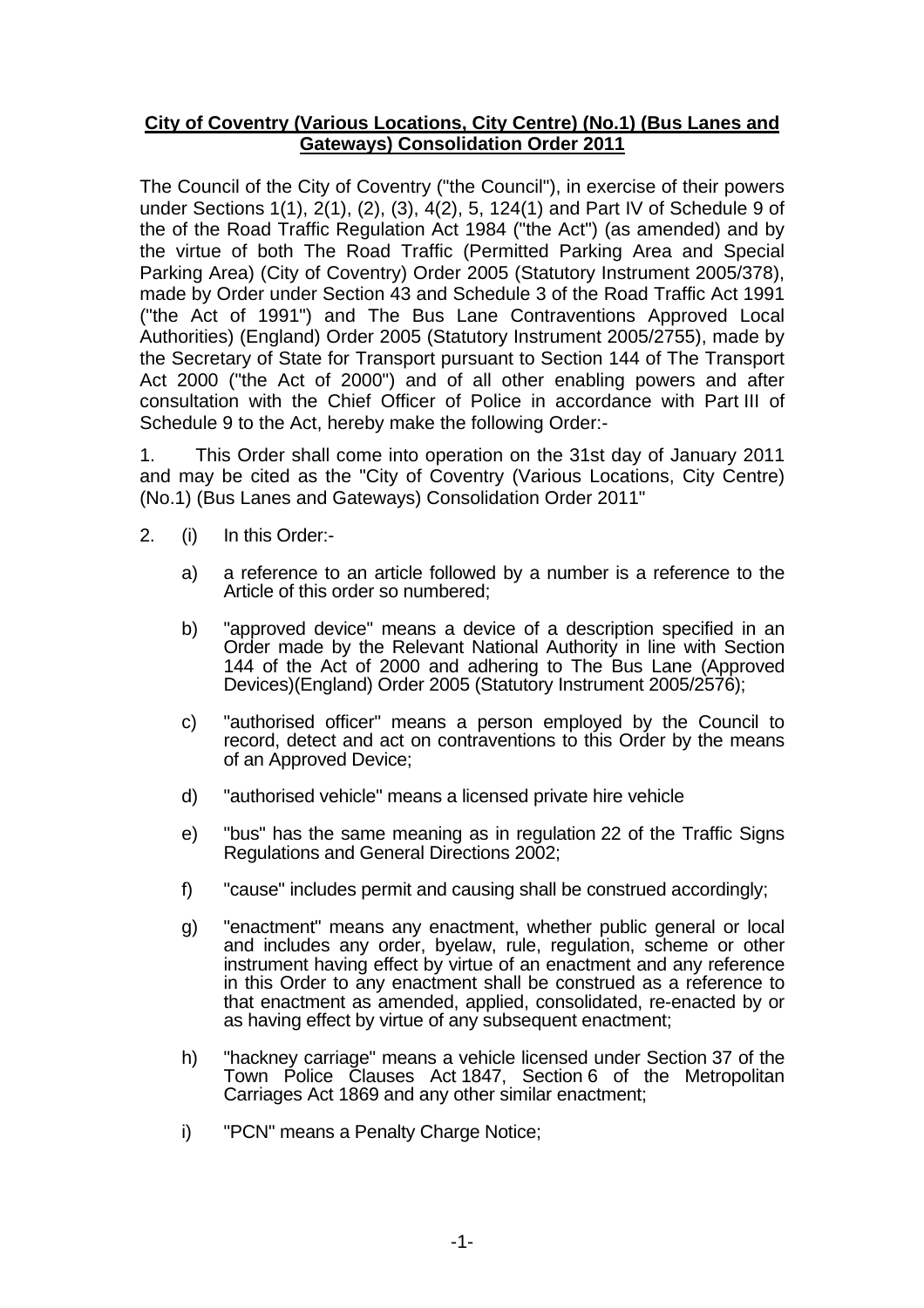- j) "pedal cycle" has the same meaning as in regulation 4 of the Traffic Signs Regulations and General Directions 2002;
- k) "vehicle" includes any part of a vehicle.
- (ii) The Interpretation Act 1978 shall apply for interpretation of this order as it applies for the interpretation of an Act of Parliament.
- 3. The Council will carry out civil enforcement of any contravention of any prohibitions, restrictions or provisions of the Order by permitting the imposition of a Penalty Charge only on the basis of a record produced by the means of a 'Approved Device'.

4. Where the Council have reason to believe that a Penalty Charge is payable in relation to a vehicle which has contravened this Order the Council will serve a Penalty Charge Notice (PCN) in accordance with The Bus Lane Contraventions (Penalty Charge, Adjudication and Enforcement)(England) Regulations 2005 (Statutory Instrument 2005/2757): -

- i) on the person appearing to be the owner or keeper of the vehicle or
- ii) on the person appearing to be the person liable to pay the charge
- 5. If a vehicle owner, keeper or driver contravenes any prohibitions or restrictions of this Order, a charge set by the Council pursuant to Regulations under Section 144 (3) of the Act of 2000 and in accordance with guidance given by the Relevant National Authority (the Penalty Charge) is to be paid in the manner described in the notice within 28 days of the Date of Service of the PCN or within 14 days of the Date of Service of the PCN in the case of a reduced penalty charge.
- 6. When the owner, keeper or driver has been identified the Council will issue a PCN in accordance with this Order and send the PCN by post
- 7. Save as provided in Articles 10, 11 and 12 of this Order, no person shall, except upon the direction or with the permission of a Police Officer in uniform or a Civil Enforcement Officer as defined in the Traffic Management Act 2004 and appointed by the Council cause or permit any vehicle to be in and/or proceed in the length of road described in the First Schedule to this Order.
- 8 Save as provided in Articles 10 and 11 of this Order, no person shall, except upon the direction or with the permission of a Police Officer in uniform or a Civil Enforcement Officer as defined in the Traffic Management Act 2004 and appointed by the Council cause or permit any vehicle to be in and/or proceed in the length of road described in the Second Schedule to this Order.
- 9. Save as provided in Articles 10 and 13 of this order, no person shall, except upon the direction or with the permission of a Police Officer in uniform or a Civil Enforcement Officer as defined in the Traffic Management Act 2004 and appointed by the Council cause or permit any vehicle to be in and/or proceed in the length of road described in the Third Schedule to this Order.
- 10. Nothing in Article 7, 8 and 9 of this Order shall apply to any vehicle listed in the Fourth Schedule to this Order.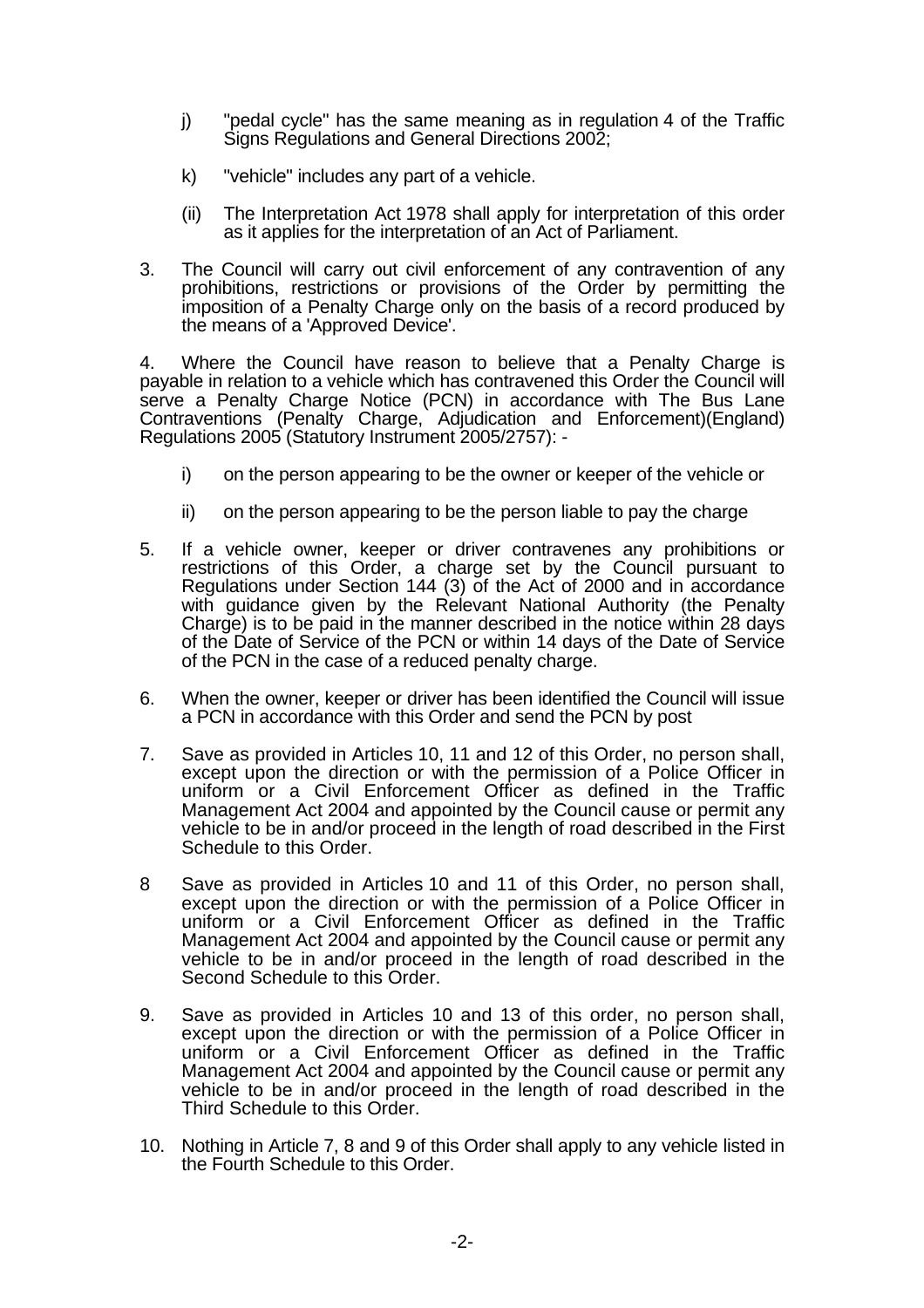- 11. Nothing in Article 7 and 8 of this Order shall apply to any vehicle listed in the Fifth Schedule to this Order.
- 12. Nothing in Article 7 of this Order shall apply to any vehicle listed in the Sixth Schedule to this Order.
- 13 Nothing in Article 9 of this Order shall apply to any vehicle listed in the Seventh Schedule to this Order
- 14. The Orders referred to in the Eighth Schedule to this Order are hereby revoked.
- 15. The restrictions, prohibitions and requirements imposed by this Order shall be read and construed as not being in derogation of any restriction, prohibition or requirement imposed by any other enactment and any exception or exemption to the provisions of this Order is without prejudice to the provisions of any other enactment.

## **FIRST SCHEDULE**

The full width of that length of Ironmonger Row from its junction with Trinity Street to its junction with Cross Cheaping.

### **SECOND SCHEDULE**

The full width of that length of Broadgate from its junction with Greyfriars Lane to a point to fifteen (15) metres west of that junction.

### **THIRD SCHEDULE**

The full width of that length of Hales Street from its junction with Trinity Street extending in an easterly direction to its junction with Fairfax Street

### **FOURTH SCHEDULE**

Nothing in Article 7, 8 and 9 of this Order shall apply to a:-

- (a) bus
- (b) pedal cycle
- (c) vehicle being used for police, fire or ambulance service purposes in circumstances of an emergency
- (d) vehicle being used for:-
	- (i) the removal of any obstruction to traffic
	- (ii) the maintenance, improvement or reconstruction of the length of road
	- (iii) the laying, erection, alteration or repair or any sewer, main, pipe or apparatus for the supply of gas, water or electricity or of any telecommunications apparatus
	- (iv) the repair, replacement, maintenance or cleaning of any bus stop or shelter